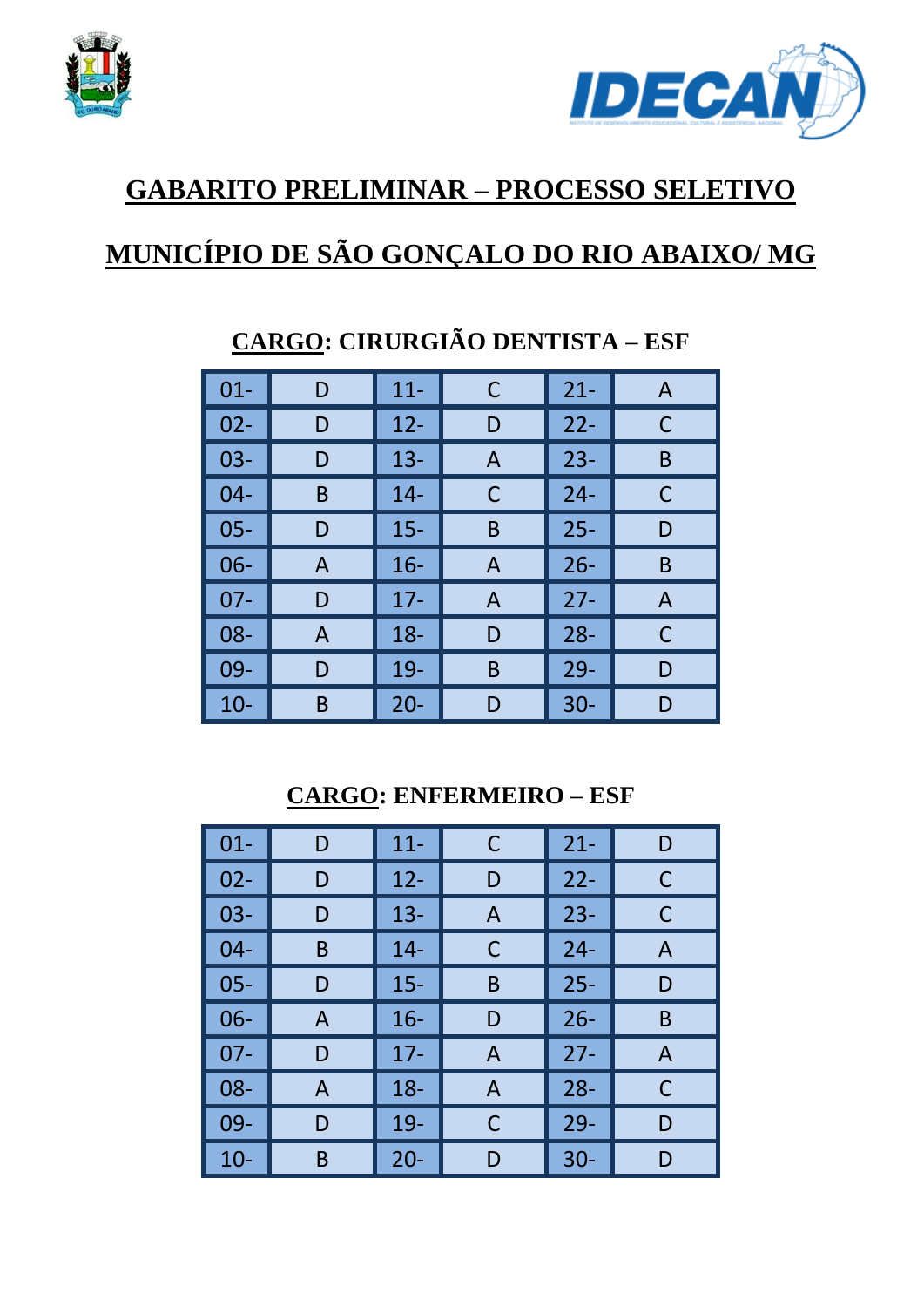



| $01 -$ | D | $11 -$ | С | $21 -$ | D |
|--------|---|--------|---|--------|---|
| $02 -$ | D | $12 -$ | D | $22 -$ | D |
| $03 -$ | D | $13 -$ | A | $23 -$ | C |
| $04 -$ | B | $14 -$ | С | $24 -$ | C |
| $05 -$ | D | $15 -$ | B | $25 -$ | C |
| $06 -$ | A | $16 -$ | A | $26 -$ | B |
| $07 -$ | D | $17 -$ | А | $27 -$ | A |
| 08-    | A | $18 -$ | D | $28 -$ | C |
| 09-    | D | 19-    | A | $29 -$ | D |
| $10-$  | B | $20 -$ | Α | $30 -$ | D |

## **CARGO: FARMACÊUTICO**

## **CARGO: FISIOTERAPEUTA**

| $01 -$ | D | $11 -$ | С | $21 -$ | D |
|--------|---|--------|---|--------|---|
| $02 -$ | D | $12 -$ | D | $22 -$ | С |
| $03 -$ | D | $13 -$ | A | $23 -$ | D |
| $04 -$ | B | $14 -$ | С | $24 -$ | A |
| $05 -$ | D | $15 -$ | B | $25 -$ | С |
| $06 -$ | A | $16 -$ | D | $26 -$ | B |
| $07 -$ | D | $17 -$ | D | $27 -$ | A |
| 08-    | A | $18 -$ | D | $28 -$ | С |
| 09-    | D | 19-    | D | $29 -$ | D |
| $10 -$ | B | $20 -$ | D | $30 -$ | D |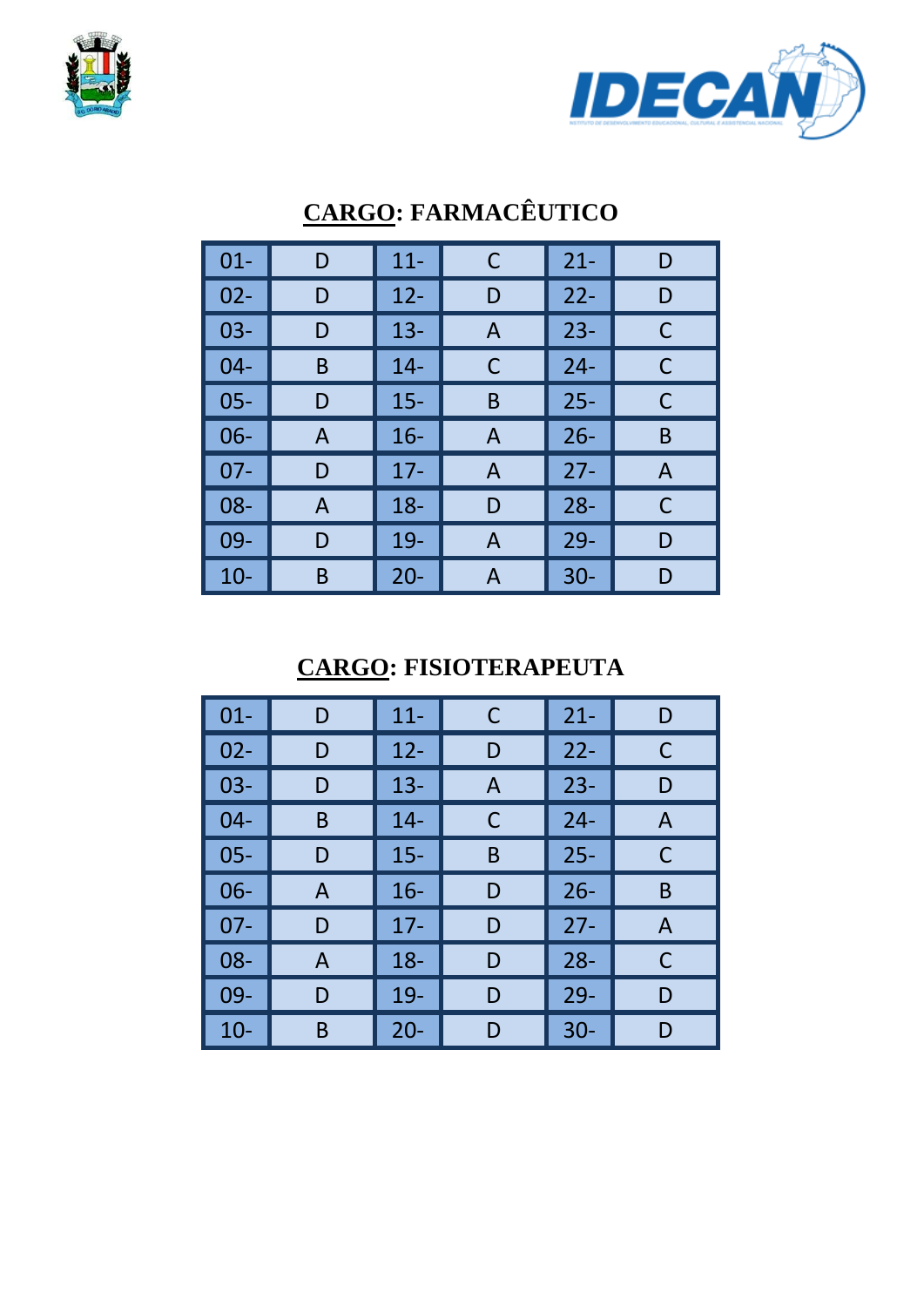



| $01 -$ | D | $11 -$ | C | $21 -$ | C |
|--------|---|--------|---|--------|---|
| $02 -$ | D | $12 -$ | D | $22 -$ | A |
| $03 -$ | D | $13 -$ | A | $23 -$ | A |
| $04 -$ | B | $14 -$ | С | $24 -$ | D |
| $05 -$ | D | $15 -$ | B | $25 -$ | D |
| $06 -$ | A | $16 -$ | A | $26 -$ | B |
| $07 -$ | D | $17 -$ | D | $27 -$ | A |
| 08-    | A | $18 -$ | D | $28 -$ | C |
| 09-    | D | 19-    | B | $29 -$ | D |
| $10-$  | B | $20 -$ | Α | $30 -$ | D |

## **CARGO: FONOAUDIÓLOGO**

## **CARGO: NUTRICIONISTA**

| $01 -$ | D | $11 -$ | C | $21 -$ | A |
|--------|---|--------|---|--------|---|
| $02 -$ | D | $12 -$ | D | $22 -$ | C |
| $03 -$ | D | $13 -$ | A | $23 -$ | D |
| $04 -$ | B | $14 -$ | С | $24 -$ | A |
| $05 -$ | D | $15 -$ | B | $25 -$ | D |
| 06-    | A | $16 -$ | Β | $26 -$ | B |
| $07 -$ | D | $17 -$ | A | $27 -$ | A |
| $08 -$ | A | $18 -$ | С | $28 -$ | C |
| 09-    | D | 19-    | C | $29 -$ | D |
| $10 -$ | B | $20 -$ | С | $30 -$ | D |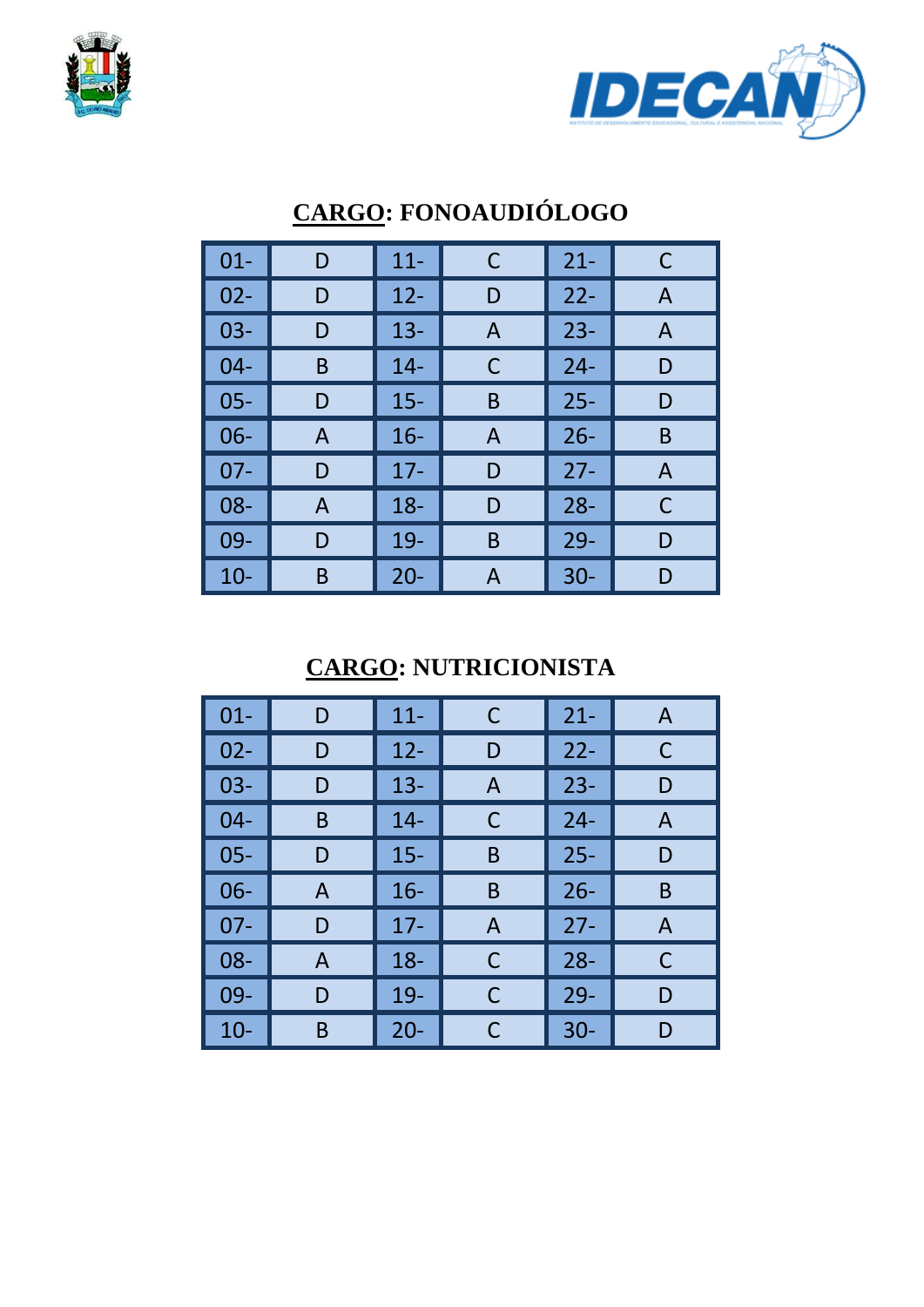



## **CARGO: PSICÓLOGO**

| $01 -$ | D | $11 -$ | С | $21 -$ | A |
|--------|---|--------|---|--------|---|
| $02 -$ | D | $12 -$ | D | $22 -$ | D |
| $03 -$ | D | $13 -$ | A | $23 -$ | B |
| $04 -$ | B | $14 -$ | C | $24 -$ | С |
| $05 -$ | D | $15 -$ | B | $25 -$ | B |
| $06 -$ | A | $16 -$ | B | $26 -$ | B |
| $07 -$ | D | $17 -$ | A | $27 -$ | A |
| 08-    | A | $18 -$ | B | $28 -$ | С |
| 09-    | D | 19-    | С | $29 -$ | D |
| $10 -$ | B | $20 -$ | C | $30 -$ | D |

**CARGO: TERAPEUTA OCUPACIONAL** 

| $01 -$ | D            | $11 -$ | C | $21 -$ | C |
|--------|--------------|--------|---|--------|---|
| $02 -$ | D            | $12 -$ | D | $22 -$ | B |
| $03 -$ | D            | $13 -$ | A | $23 -$ | A |
| $04 -$ | B            | $14 -$ | С | $24 -$ | B |
| $05 -$ | D            | $15 -$ | B | $25 -$ | A |
| 06-    | $\mathsf{A}$ | $16 -$ | A | $26 -$ | B |
| $07 -$ | D            | $17 -$ | D | $27 -$ | A |
| 08-    | A            | $18 -$ | B | $28 -$ | C |
| $09 -$ | D            | 19-    | D | $29 -$ | D |
| $10 -$ | Β            | $20 -$ | B | $30 -$ | D |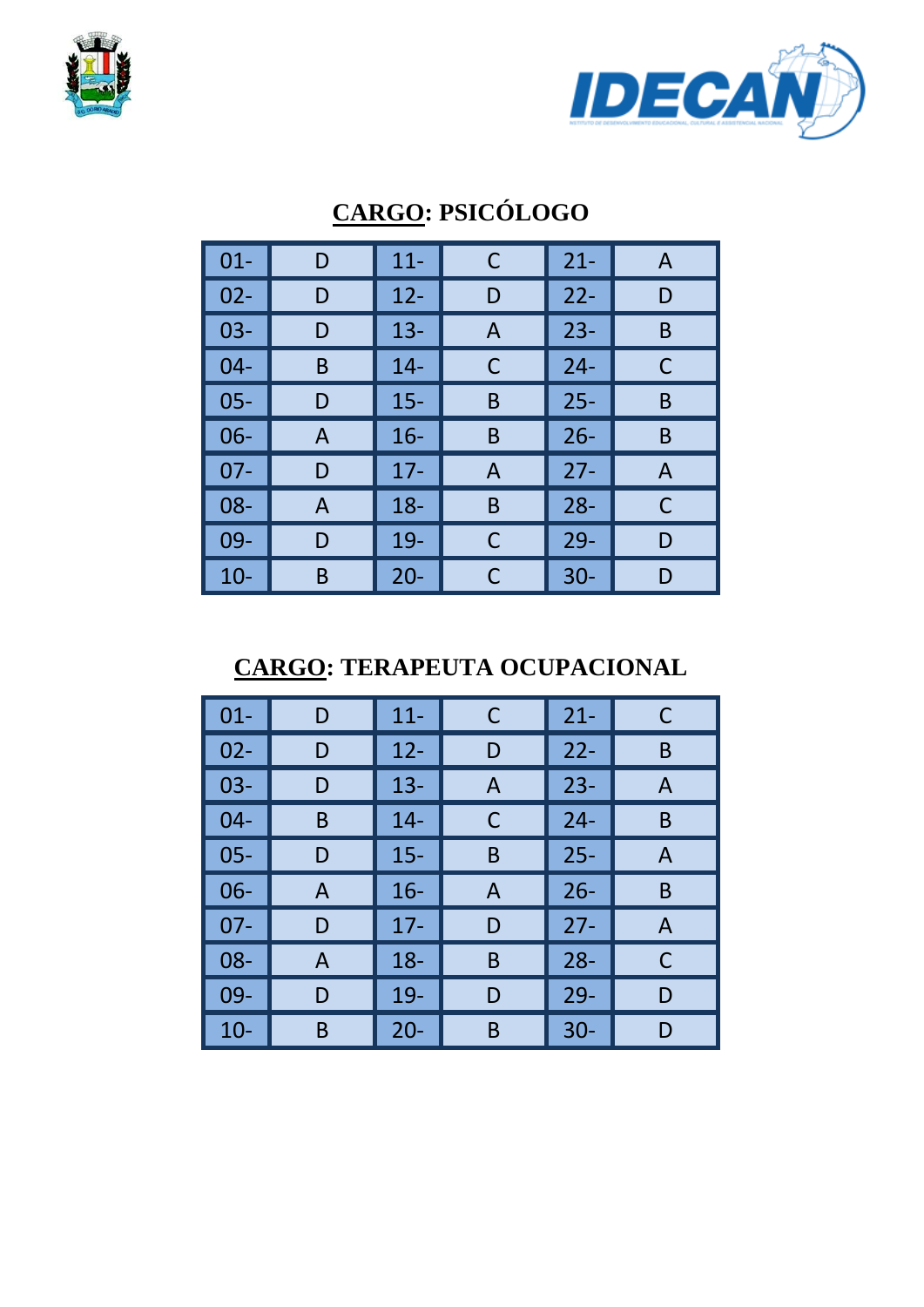



#### **CARGO: PEDAGOGO**

| $01 -$ | D | $11 -$ | С | $21 -$ | A |
|--------|---|--------|---|--------|---|
| $02 -$ | D | $12 -$ | B | $22 -$ | B |
| $03 -$ | D | $13 -$ | A | $23 -$ | A |
| $04 -$ | B | $14 -$ | C | $24 -$ | С |
| $05 -$ | D | $15 -$ | D | $25 -$ | D |
| $06 -$ | A | $16 -$ | С | $26 -$ | B |
| $07 -$ | D | $17-$  | B | $27 -$ | A |
| 08-    | A | $18 -$ | A | $28 -$ | C |
| 09-    | D | 19-    | С | $29 -$ | D |
| $10-$  | B | $20 -$ | B | $30 -$ | D |

### **CARGO: PROFESSOR PI**

| $01 -$ | D | $11 -$ | С | $21 -$ | C |
|--------|---|--------|---|--------|---|
| $02 -$ | D | $12 -$ | B | $22 -$ | A |
| $03 -$ | D | $13 -$ | A | $23 -$ | D |
| $04 -$ | B | $14 -$ | C | $24 -$ | B |
| $05 -$ | D | $15 -$ | D | $25 -$ | A |
| $06 -$ | A | $16 -$ | A | $26 -$ | B |
| $07 -$ | D | $17 -$ | D | $27 -$ | A |
| 08-    | A | $18 -$ | C | $28 -$ | C |
| 09-    | D | 19-    | D | $29 -$ | D |
| $10 -$ | B | $20 -$ | D | $30 -$ | D |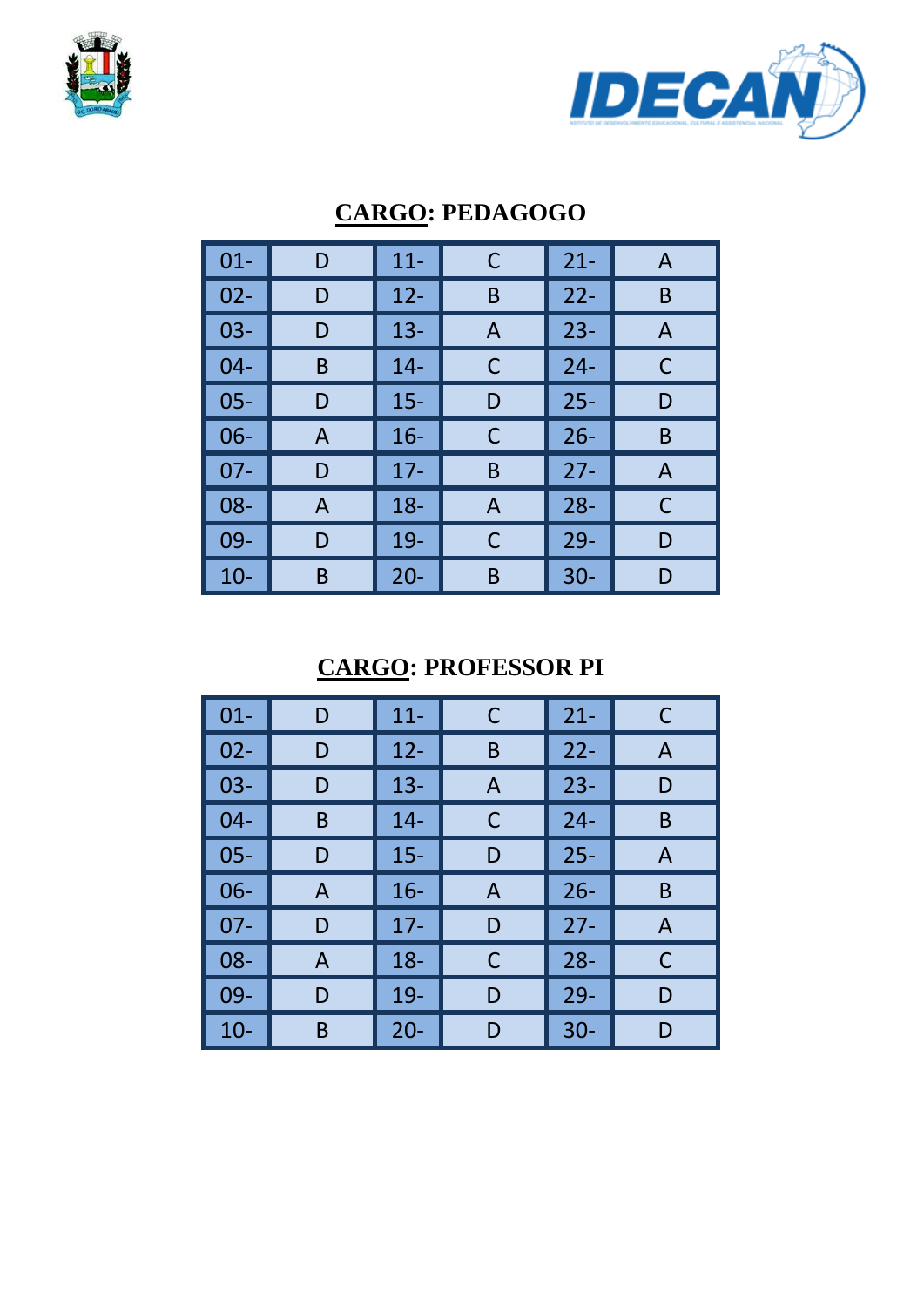



| $01 -$ | D | $11 -$ | С | $21 -$ | D |
|--------|---|--------|---|--------|---|
| $02 -$ | D | $12 -$ | B | $22 -$ | B |
| $03 -$ | D | $13 -$ | A | $23 -$ | B |
| $04 -$ | B | $14 -$ | С | $24 -$ | C |
| $05 -$ | D | $15 -$ | D | $25 -$ | B |
| 06-    | A | $16 -$ | A | $26 -$ | B |
| $07 -$ | D | $17 -$ | B | $27 -$ | A |
| 08-    | A | $18 -$ | A | $28 -$ | C |
| 09-    | D | 19-    | D | $29 -$ | D |
| $10-$  | B | $20 -$ | C | $30 -$ | D |

#### **CARGO: PROFESSOR PII – ARTES**

**CARGO: PROFESSOR PII – CIÊNCIAS E BIOLOGIA** 

| $01 -$ | D | $11 -$ | C | $21 -$ | D |
|--------|---|--------|---|--------|---|
| $02 -$ | D | $12 -$ | B | $22 -$ | D |
| $03 -$ | D | $13 -$ | A | $23 -$ | C |
| $04 -$ | B | $14 -$ | C | $24 -$ | A |
| $05 -$ | D | $15 -$ | D | $25 -$ | A |
| 06-    | A | $16 -$ | D | $26 -$ | B |
| $07 -$ | D | $17 -$ | C | $27 -$ | A |
| 08-    | A | $18 -$ | C | $28 -$ | C |
| 09-    | D | 19-    | D | $29 -$ | D |
| $10 -$ | B | $20 -$ | C | $30 -$ | D |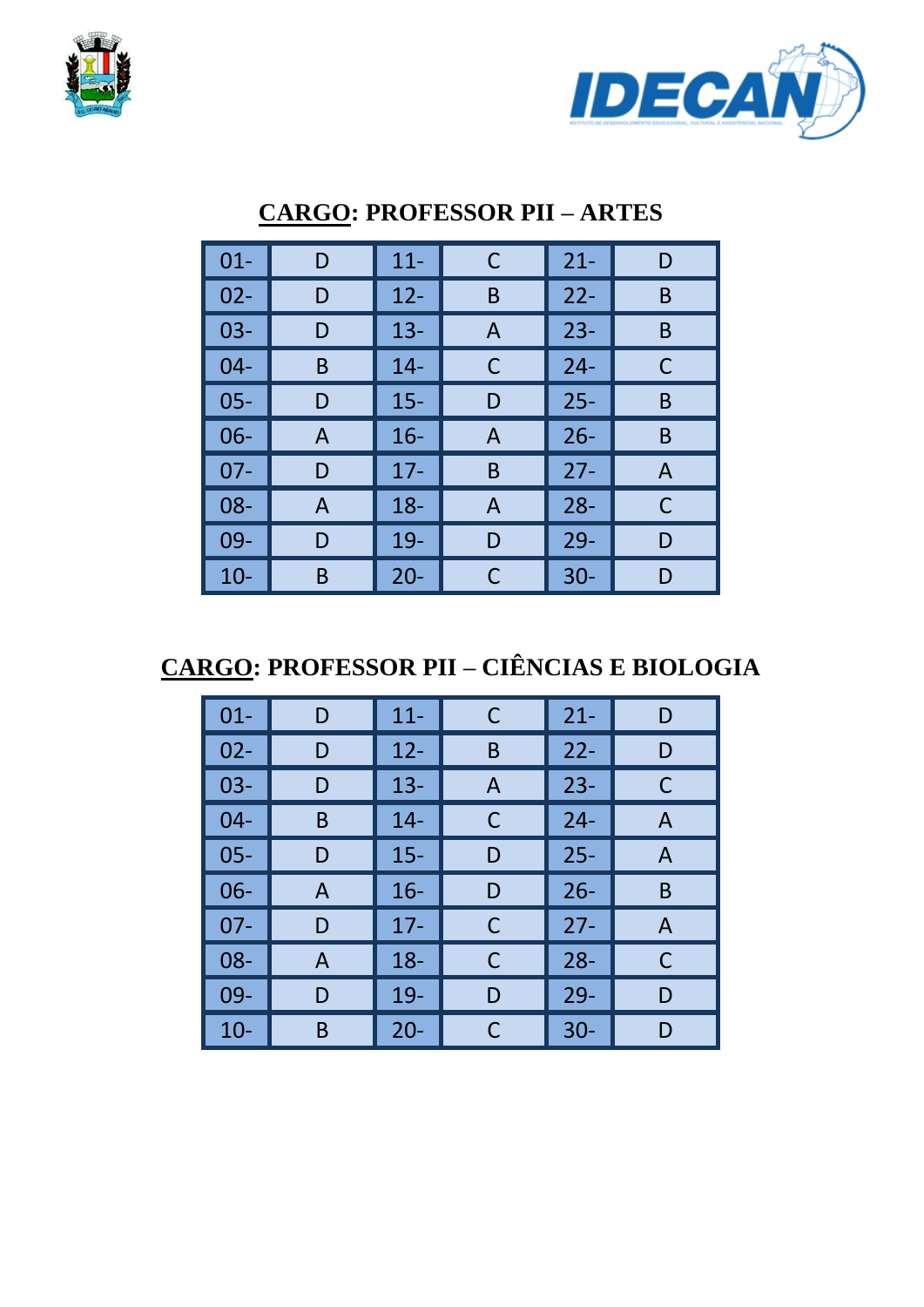



# **CARGO: PROFESSOR PII – EDUCAÇÃO FÍSICA**

| $01 -$ | D | $11 -$ | С | $21 -$ | C |
|--------|---|--------|---|--------|---|
| $02 -$ | D | $12 -$ | B | $22 -$ | B |
| $03 -$ | D | $13 -$ | A | $23 -$ | C |
| $04 -$ | B | $14 -$ | C | $24 -$ | D |
| $05 -$ | D | $15 -$ | D | $25 -$ | A |
| $06 -$ | A | $16 -$ | D | $26 -$ | B |
| $07 -$ | D | $17 -$ | A | $27 -$ | A |
| 08-    | A | $18 -$ | D | $28 -$ | C |
| 09-    | D | 19-    | С | $29 -$ | D |
| $10-$  | B | $20 -$ | Β | $30 -$ | D |

**CARGO: PROFESSOR PII – FILOSOFIA** 

| $01 -$ | D | $11 -$ | C | $21 -$ | C            |
|--------|---|--------|---|--------|--------------|
| $02 -$ | D | $12 -$ | B | $22 -$ | B            |
| $03 -$ | D | $13 -$ | A | $23 -$ | $\mathsf{A}$ |
| $04 -$ | B | $14 -$ | С | $24 -$ | C            |
| $05 -$ | D | $15 -$ | D | $25 -$ | A            |
| 06-    | A | $16 -$ | A | $26 -$ | B            |
| $07 -$ | D | $17 -$ | B | $27 -$ | $\mathsf{A}$ |
| 08-    | A | $18 -$ | С | $28 -$ | C            |
| 09-    | D | 19-    | D | $29 -$ | D            |
| $10 -$ | B | $20 -$ | B | $30 -$ | D            |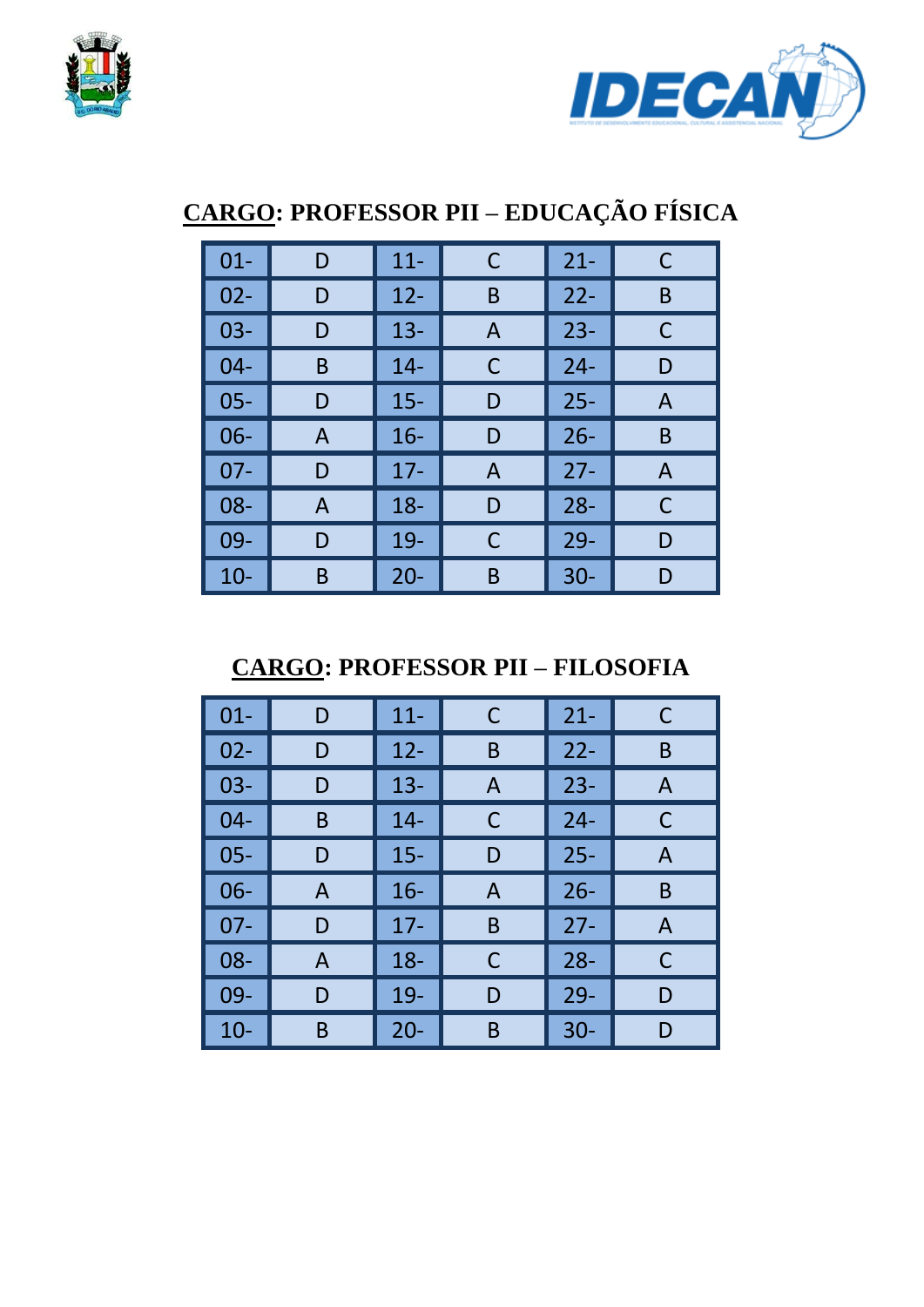



#### **CARGO: PROFESSOR PII – GEOGRAFIA**

| $01 -$ | D            | $11 -$ | С | $21 -$ | $\mathsf{A}$ |
|--------|--------------|--------|---|--------|--------------|
| $02 -$ | D            | $12 -$ | B | $22 -$ | C            |
| $03 -$ | D            | $13 -$ | A | $23 -$ | B            |
| $04 -$ | B            | $14 -$ | С | $24 -$ | B            |
| $05 -$ | D            | $15 -$ | D | $25 -$ | B            |
| 06-    | A            | $16 -$ | D | $26 -$ | B            |
| $07 -$ | D            | $17 -$ | D | $27 -$ | A            |
| 08-    | $\mathsf{A}$ | $18 -$ | B | $28 -$ | C            |
| 09-    | D            | $19-$  | B | $29-$  | D            |
| $10-$  | Β            | $20 -$ | С | $30 -$ | D            |

**CARGO: PROFESSOR PII – HISTÓRIA** 

| $01 -$ | D | $11 -$ | C | $21 -$ | C            |
|--------|---|--------|---|--------|--------------|
| $02 -$ | D | $12 -$ | B | $22 -$ | С            |
| $03 -$ | D | $13 -$ | A | $23 -$ | C            |
| $04 -$ | B | $14 -$ | C | $24 -$ | $\mathsf{A}$ |
| $05 -$ | D | $15 -$ | D | $25 -$ | C            |
| 06-    | A | $16 -$ | D | $26 -$ | B            |
| $07 -$ | D | $17 -$ | D | $27 -$ | $\mathsf{A}$ |
| 08-    | A | $18 -$ | D | $28 -$ | C            |
| 09-    | D | 19-    | A | $29 -$ | D            |
| $10-$  | B | $20 -$ | D | $30 -$ | D            |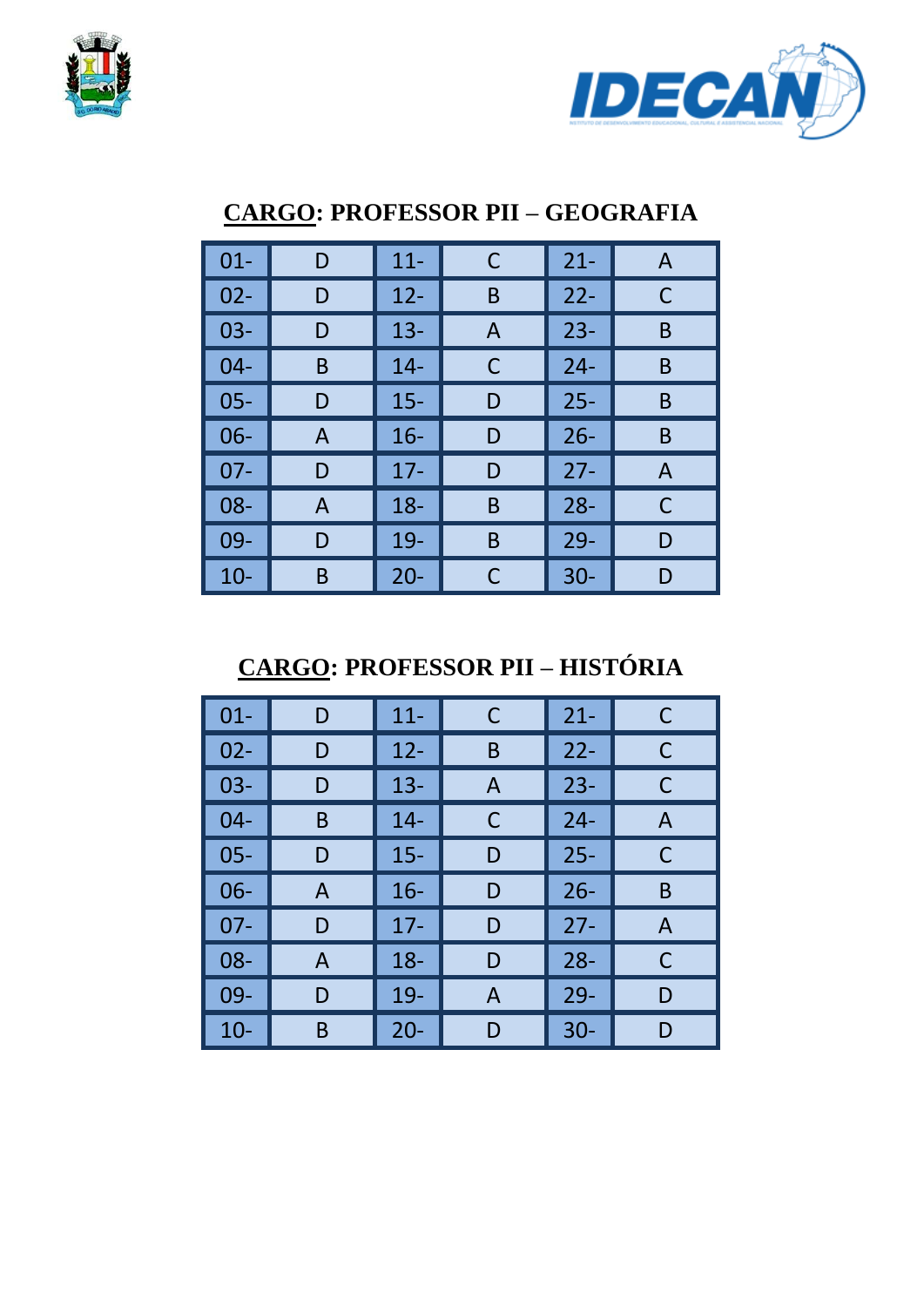



| $01 -$ | D | $11 -$ | C            | $21 -$ | B            |
|--------|---|--------|--------------|--------|--------------|
| $02 -$ | D | $12 -$ | B            | $22 -$ | C            |
| $03 -$ | D | $13 -$ | $\mathsf{A}$ | $23 -$ | B            |
| $04 -$ | B | $14 -$ | С            | $24 -$ | С            |
| $05 -$ | D | $15 -$ | D            | $25 -$ | $\mathsf{A}$ |
| $06 -$ | A | $16 -$ | D            | $26 -$ | B            |
| $07 -$ | D | $17 -$ | С            | $27 -$ | A            |
| 08-    | A | $18 -$ | B            | $28 -$ | C            |
| 09-    | D | 19-    | B            | $29 -$ | D            |
| $10-$  | B | $20 -$ | Α            | $30 -$ | D            |

### **CARGO: PROFESSOR PII – INGLÊS**

**CARGO: PROFESSOR PII – LIBRAS** 

| $01 -$ | D | $11 -$ | C | $21 -$ | D |
|--------|---|--------|---|--------|---|
| $02 -$ | D | $12 -$ | B | $22 -$ | D |
| $03 -$ | D | $13 -$ | A | $23 -$ | B |
| $04 -$ | B | $14 -$ | C | $24 -$ | D |
| $05 -$ | D | $15 -$ | D | $25 -$ | D |
| $06 -$ | A | $16 -$ | D | $26 -$ | B |
| $07 -$ | D | $17 -$ | D | $27 -$ | A |
| $08 -$ | A | $18 -$ | D | $28 -$ | C |
| 09-    | D | $19-$  | C | $29-$  | D |
| $10-$  | Β | $20 -$ | A | $30 -$ | D |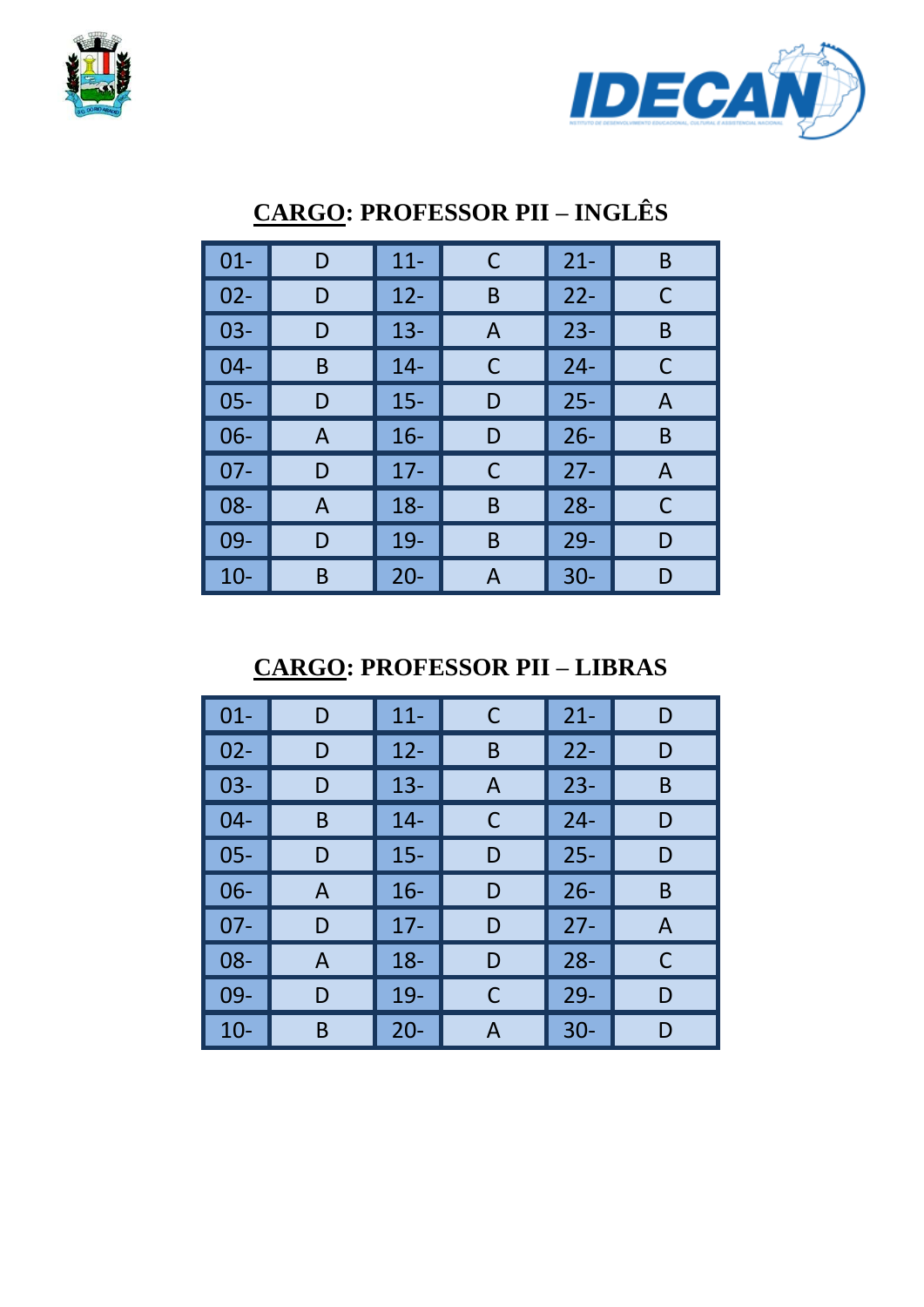



## **CARGO: PROFESSOR PII – LÍNGUA PORTUGUESA**

| $01 -$ | D | $11 -$ | С | $21 -$ | D |
|--------|---|--------|---|--------|---|
| $02 -$ | D | $12 -$ | B | $22 -$ | D |
| $03 -$ | D | $13 -$ | A | $23 -$ | D |
| $04 -$ | B | $14 -$ | C | $24 -$ | С |
| $05 -$ | D | $15 -$ | D | $25 -$ | C |
| $06 -$ | A | $16 -$ | D | $26 -$ | B |
| $07 -$ | D | $17 -$ | C | $27 -$ | A |
| 08-    | A | $18 -$ | D | $28 -$ | C |
| 09-    | D | 19-    | С | $29 -$ | D |
| $10-$  | B | $20 -$ | D | $30 -$ | D |

# **CARGO: PROFESSOR PII – MATEMÁTICA**

| $01 -$ | D | $11 -$ | С | $21 -$ | D            |
|--------|---|--------|---|--------|--------------|
| $02 -$ | D | $12 -$ | B | $22 -$ | B            |
| $03 -$ | D | $13 -$ | A | $23 -$ | C            |
| $04 -$ | B | $14 -$ | С | $24 -$ | $\mathsf{A}$ |
| $05 -$ | D | $15 -$ | D | $25 -$ | B            |
| 06-    | A | $16 -$ | D | $26 -$ | B            |
| $07 -$ | D | $17 -$ | С | $27 -$ | $\mathsf{A}$ |
| 08-    | A | $18 -$ | B | $28 -$ | C            |
| 09-    | D | 19-    | D | $29 -$ | D            |
| $10-$  | B | $20 -$ | D | $30 -$ | D            |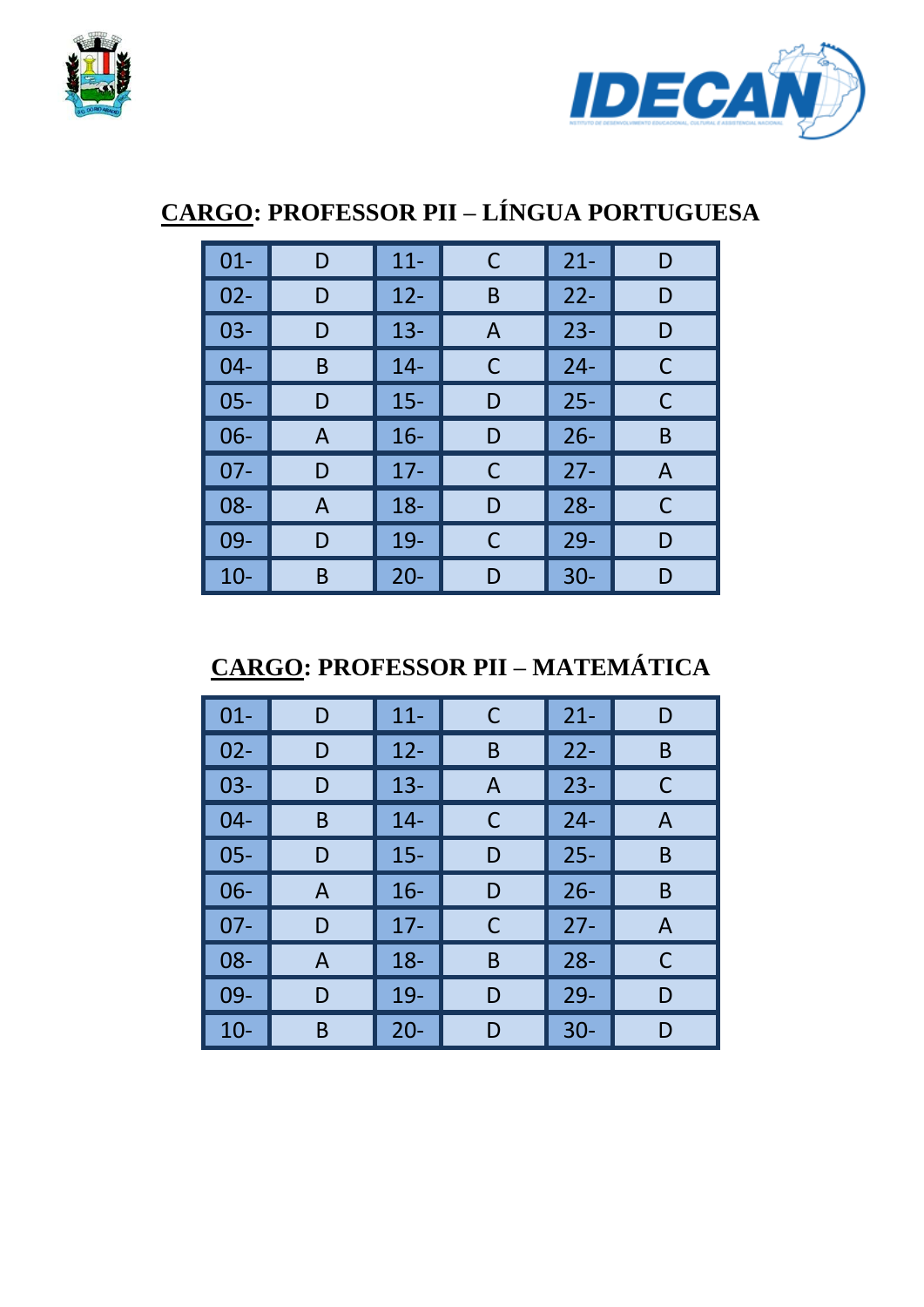



| $01 -$ | D | $11 -$ | C | $21 -$ | C |
|--------|---|--------|---|--------|---|
| $02 -$ | D | $12 -$ | B | $22 -$ | C |
| $03 -$ | D | $13 -$ | A | $23 -$ | D |
| $04 -$ | B | $14 -$ | С | $24 -$ | D |
| $05 -$ | D | $15 -$ | D | $25 -$ | D |
| $06 -$ | A | $16 -$ | С | $26 -$ | B |
| $07 -$ | D | $17-$  | D | $27 -$ | A |
| $08 -$ | A | $18 -$ | A | $28 -$ | C |
| 09-    | D | $19-$  | A | $29 -$ | D |
| $10-$  | B | $20 -$ | Α | $30 -$ | D |

#### **CARGO: PSICOPEDAGOGO**

### **CARGO: ASSISTENTE SOCIAL**

| $01 -$ | D | $11 -$ | C | $21 -$ | A |
|--------|---|--------|---|--------|---|
| $02 -$ | D | $12 -$ | Β | $22 -$ | D |
| $03 -$ | D | $13 -$ | A | $23 -$ | A |
| $04 -$ | B | $14 -$ | C | $24 -$ | B |
| $05 -$ | D | $15 -$ | D | $25 -$ | D |
| 06-    | A | $16 -$ | D | $26 -$ | B |
| $07 -$ | D | $17 -$ | B | $27 -$ | A |
| 08-    | A | $18 -$ | D | $28 -$ | C |
| 09-    | D | 19-    | D | $29 -$ | D |
| $10 -$ | B | $20 -$ | С | $30 -$ | D |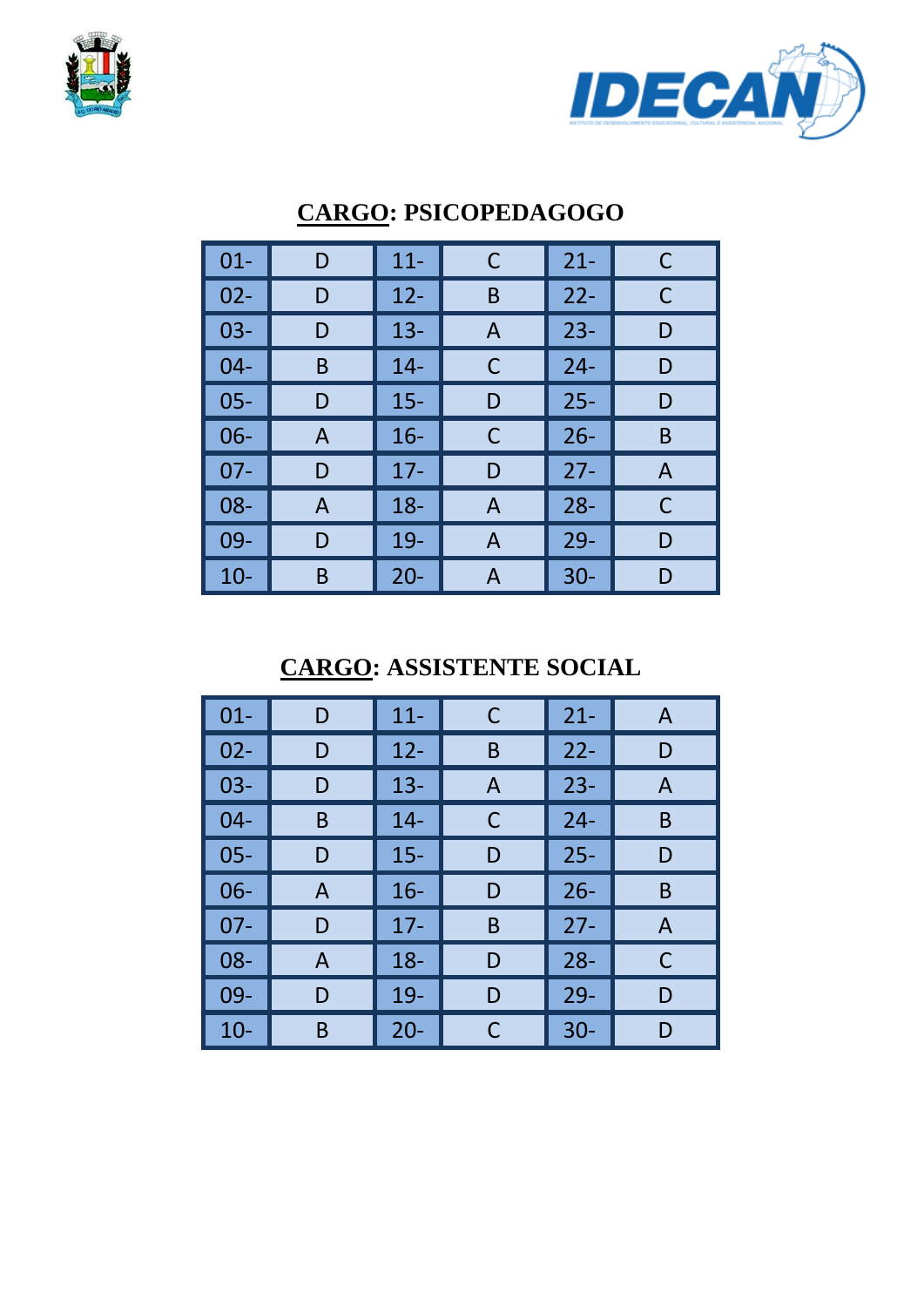



# **CARGO: FISCAL DE VIGILÂNCIA SANITÁRIA**

| $01 -$ | C | $11 -$ | С | $21 -$ | D |
|--------|---|--------|---|--------|---|
| $02 -$ | A | $12 -$ | С | $22 -$ | A |
| $03 -$ | D | $13 -$ | B | $23 -$ | C |
| $04 -$ | D | $14 -$ | С | $24 -$ | C |
| 05-    | С | $15 -$ | B | $25 -$ | A |
| $06 -$ | B | $16 -$ | D | $26 -$ | B |
| $07 -$ | D | $17 -$ | A | $27 -$ | A |
| 08-    | A | $18 -$ | A | $28 -$ | D |
| 09-    | D | 19-    | A | $29 -$ | C |
| $10-$  | A | $20 -$ | D | $30 -$ | D |

**CARGO: TÉCNICO EM ENFERMAGEM – ESF** 

| $01 -$ | C | $11 -$ | С | $21 -$ | A            |
|--------|---|--------|---|--------|--------------|
| $02 -$ | A | $12 -$ | С | $22 -$ | B            |
| $03 -$ | D | $13 -$ | B | $23 -$ | C            |
| $04 -$ | D | $14 -$ | C | $24 -$ | B            |
| $05 -$ | C | $15 -$ | B | $25 -$ | B            |
| $06 -$ | B | $16 -$ | D | $26 -$ | B            |
| $07 -$ | D | $17 -$ | D | $27 -$ | $\mathsf{A}$ |
| $08 -$ | A | $18 -$ | A | $28 -$ | D            |
| 09-    | D | $19-$  | C | $29 -$ | C            |
| $10-$  | A | $20 -$ | D | $30 -$ | D            |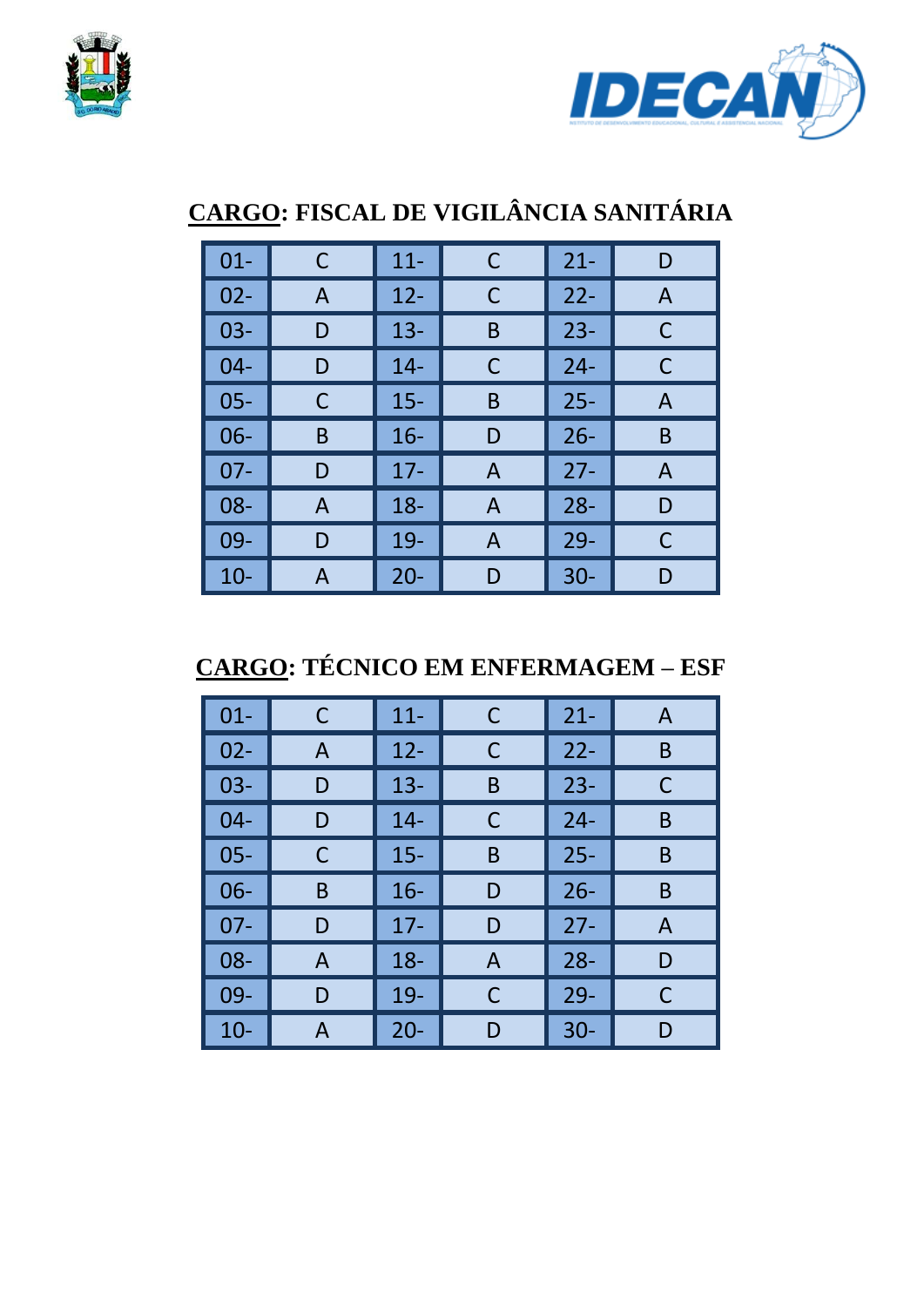



| $01 -$ | C | $11 -$ | C | $21 -$ | C |
|--------|---|--------|---|--------|---|
| $02 -$ | A | $12 -$ | С | $22 -$ | B |
| $03 -$ | D | $13 -$ | B | $23 -$ | D |
| $04 -$ | D | $14 -$ | С | $24 -$ | C |
| $05 -$ | C | $15 -$ | B | $25 -$ | Β |
| $06 -$ | B | $16 -$ | D | $26 -$ | B |
| $07 -$ | D | $17-$  | D | $27 -$ | A |
| 08-    | A | $18 -$ | B | $28 -$ | D |
| 09-    | D | 19-    | C | $29 -$ | C |
| $10-$  | А | $20 -$ | С | $30 -$ | D |

## **CARGO: TÉCNICO EM PATOLOGIA**

**CARGO: TÉCNICO EM SAÚDE BUCAL – ESF** 

| $01 -$ | C | $11 -$ | C | $21 -$ | B |
|--------|---|--------|---|--------|---|
| $02 -$ | A | $12 -$ | С | $22 -$ | С |
| $03 -$ | D | $13 -$ | B | $23 -$ | B |
| $04 -$ | D | $14 -$ | C | $24 -$ | B |
| $05 -$ | C | $15 -$ | B | $25 -$ | B |
| $06 -$ | B | $16 -$ | D | $26 -$ | B |
| $07 -$ | D | $17 -$ | A | $27 -$ | A |
| 08-    | A | $18 -$ | D | $28 -$ | D |
| 09-    | D | 19-    | B | $29 -$ | C |
| $10-$  | A | $20 -$ | C | $30 -$ | D |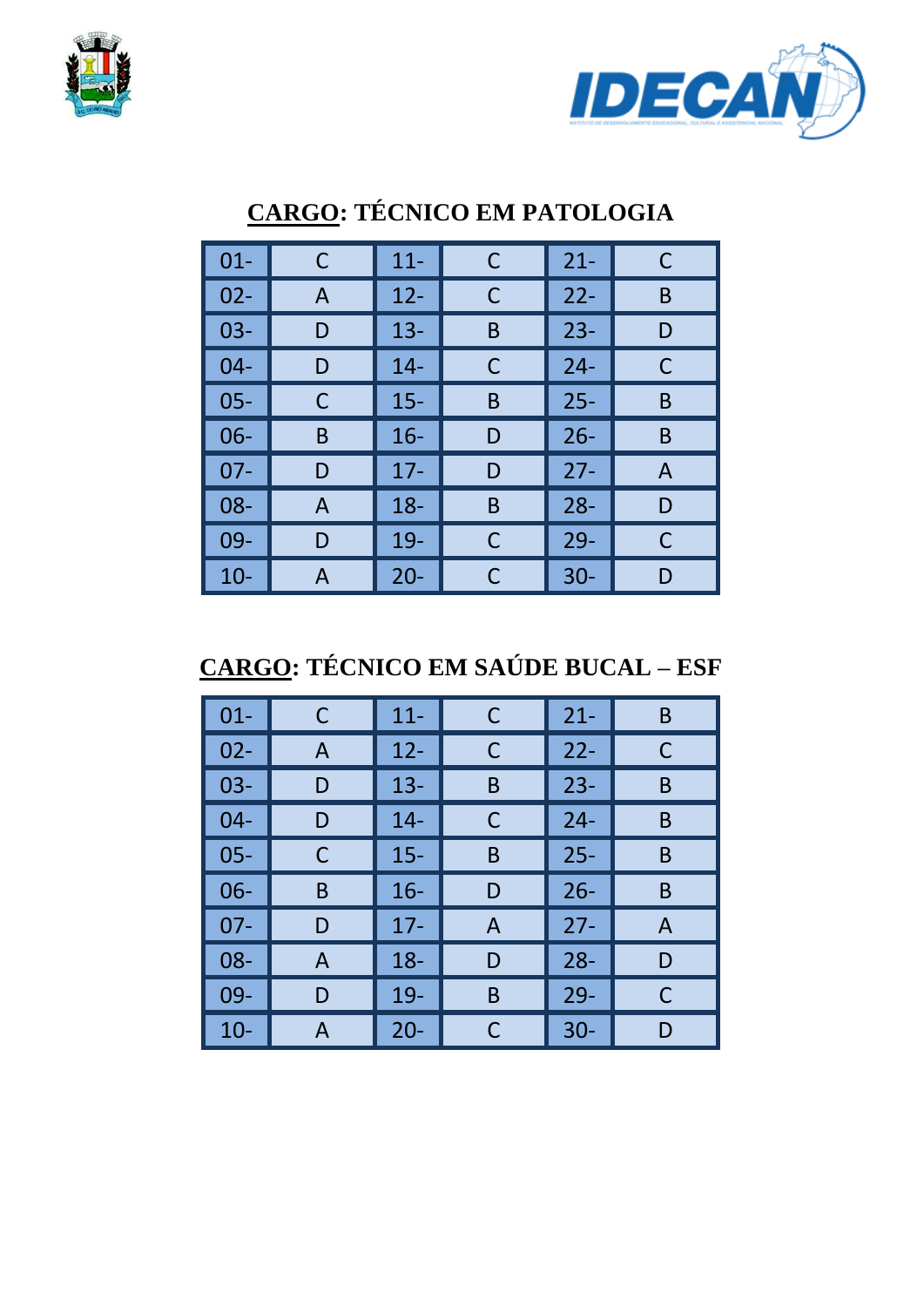



# **CARGO: ASSISTENTE DE EDUCAÇÃO BÁSICA**

| $01 -$ | C | $11 -$ | С | $21 -$ | $\mathsf{A}$ |
|--------|---|--------|---|--------|--------------|
| $02 -$ | A | $12 -$ | С | $22 -$ | C            |
| $03 -$ | D | $13 -$ | B | $23 -$ | D            |
| $04 -$ | D | $14 -$ | C | $24 -$ | C            |
| 05-    | С | $15 -$ | B | $25 -$ | B            |
| $06 -$ | D | $16 -$ | A | $26 -$ | B            |
| $07 -$ | С | $17 -$ | D | $27 -$ | A            |
| 08-    | С | $18 -$ | B | $28 -$ | D            |
| 09-    | A | 19-    | С | $29 -$ | C            |
| $10-$  | A | $20 -$ | D | $30 -$ | D            |

**CARGO: AUXILIAR DE SAÚDE BUCAL – ESF** 

| $01 -$ | C | $11 -$ | C | $21 -$ | D            |
|--------|---|--------|---|--------|--------------|
| $02 -$ | A | $12 -$ | С | $22 -$ | B            |
| $03 -$ | D | $13 -$ | B | $23 -$ | C            |
| $04 -$ | D | $14 -$ | C | $24 -$ | B            |
| $05 -$ | С | $15 -$ | B | $25 -$ | D            |
| 06-    | B | $16 -$ | D | $26 -$ | B            |
| $07 -$ | D | $17 -$ | B | $27 -$ | $\mathsf{A}$ |
| $08 -$ | A | $18 -$ | A | $28 -$ | D            |
| 09-    | D | 19-    | D | $29 -$ | C            |
| $10 -$ | A | $20 -$ | С | $30 -$ | D            |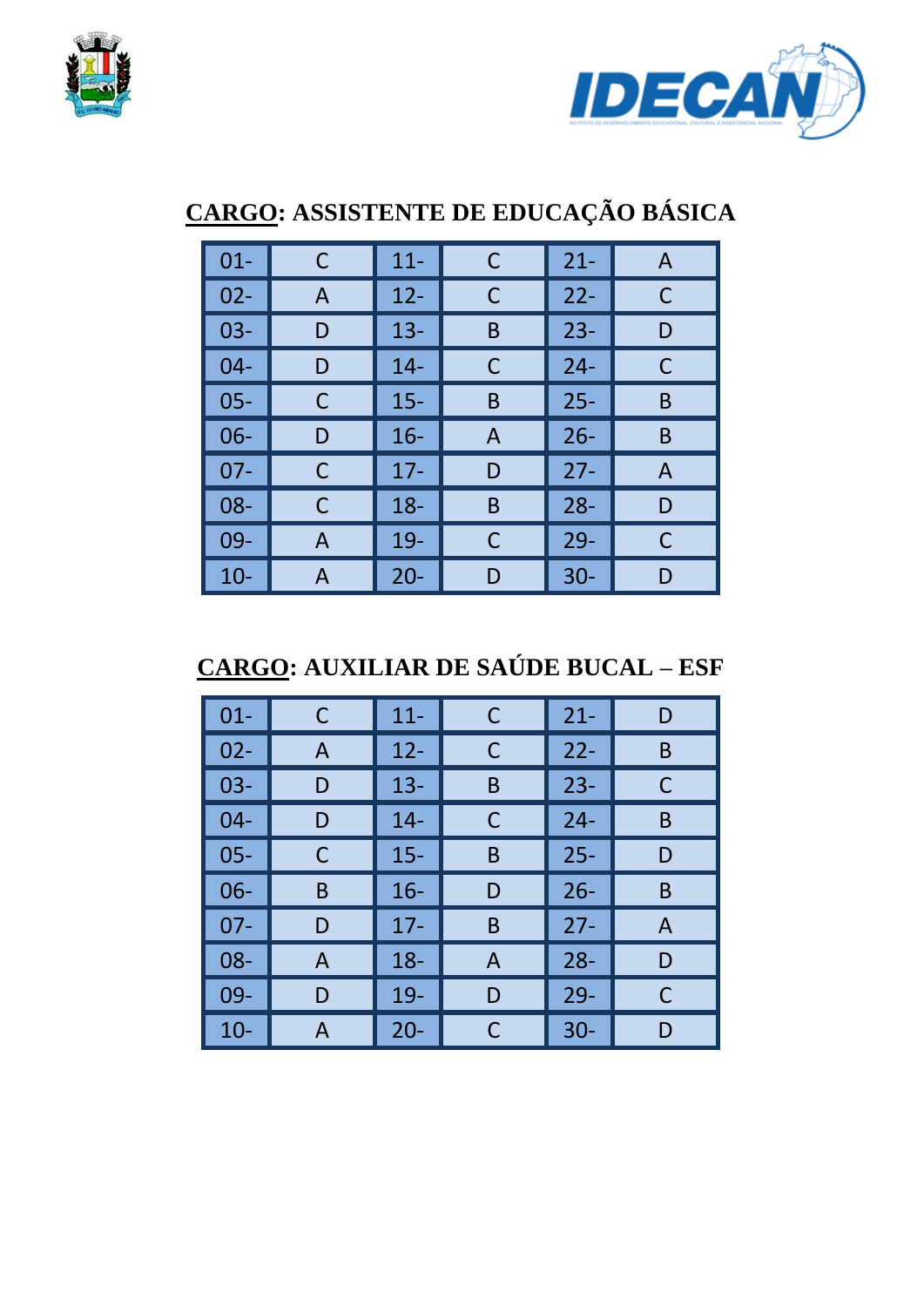



| $01 -$ | С | $11 -$ | С | $21 -$ | B |
|--------|---|--------|---|--------|---|
| $02 -$ | A | $12 -$ | С | $22 -$ | B |
| $03 -$ | D | $13 -$ | B | $23 -$ | D |
| $04 -$ | D | $14 -$ | C | $24 -$ | B |
| $05 -$ | С | $15 -$ | B | $25 -$ | B |
| $06 -$ | B | $16 -$ | B | $26 -$ | B |
| $07 -$ | D | $17-$  | B | $27 -$ | A |
| 08-    | A | $18 -$ | D | $28 -$ | D |
| 09-    | D | 19-    | A | $29 -$ | C |
| $10-$  | A | $20 -$ | C | $30 -$ | D |

## **CARGO: SECRETÁRIO ESCOLAR**

**CARGO: AGENTE COMUNITÁRIO DE SAÚDE – ESF** 

| $01 -$ | D            | $11 -$ | D | $21 -$ | D |
|--------|--------------|--------|---|--------|---|
| $02 -$ | A            | $12 -$ | C | $22 -$ | B |
| $03 -$ | $\mathsf{A}$ | $13 -$ | D | $23 -$ | C |
| $04 -$ | A            | $14 -$ | С | $24 -$ | D |
| $05 -$ | D            | $15 -$ | C | $25 -$ | D |
| 06-    | B            | $16 -$ | C | $26 -$ | B |
| $07 -$ | D            | $17 -$ | D | $27 -$ | C |
| 08-    | B            | $18 -$ | D | $28 -$ | D |
| 09-    | A            | 19-    | A | $29-$  | A |
| $10-$  | C            | $20 -$ | C | $30 -$ | D |